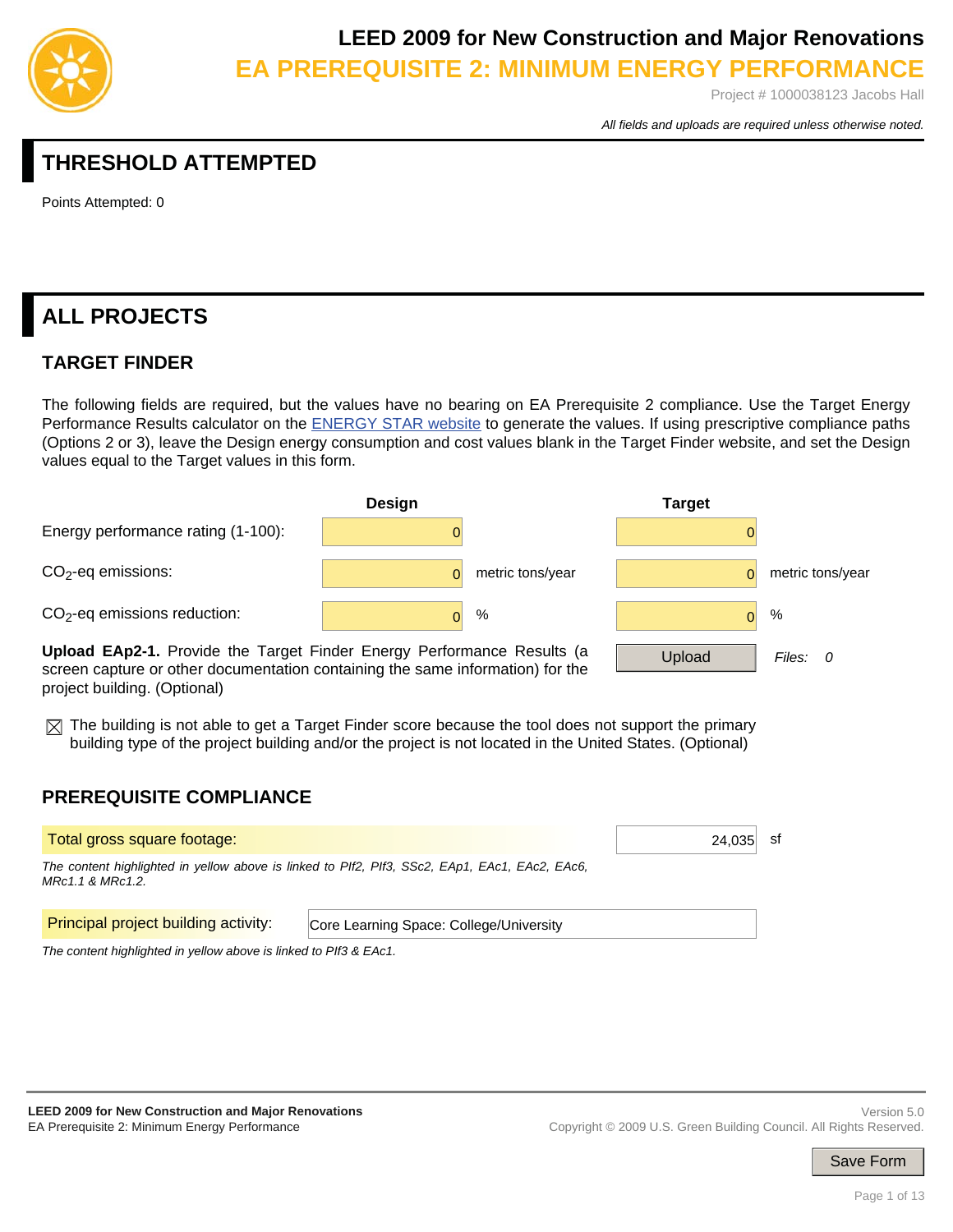Select a compliance path:

- **Option 1. Whole Building Energy Simulation.** The project team will document improvement in the proposed building performance rating for ANSI/ASHRAE/IESNA Standard 90.1-2007 or California Title 24-2005 Part 6. Non-US projects may use a USGBC approved equivalent standard. *Note: Refer to "Credit Resources" for a list of USGBC approved equivalent standards*.
- **Option 2. Prescriptive Compliance Path: ASHRAE Advanced Energy Design Guide.** The project team will document compliance with the ASHRAE Advanced Energy Design Guide.
- **Option 3. Prescriptive Compliance Path: Advanced Buildings Core Performance Guide.** The project team will document compliance with the Advanced Buildings™ Core Performance™ Guide.

*The content highlighted in yellow above is linked to EAc1, EAc2 & EAc6.*

## **OPTION 1. WHOLE BUILDING ENERGY SIMULATION**

Complete the following sections:

- Section 1.1A General Information
- Section 1.1B Mandatory Requirements

Section 1.2 - Space Summary

- Section 1.3 Advisory Messages
- Section 1.4 Comparison of Proposed Design Versus Baseline Design Energy Model Inputs
- Section 1.5 Energy Type Summary

Section 1.6 - Performance Rating Method Compliance Report

- Section 1.7 Exceptional Calculation Measure Summary (if applicable)
- Section 1.8- On-Site Renewable Energy (if applicable)
- Section 1.9A Total Building Performance Summary

Section 1.9B - Reports & Metrics

### **SECTION 1.1A - GENERAL INFORMATION**

- **Compliant energy simulation software.** The energy simulation software used for this project has all capabilities described in EITHER section "G2 Simulation General Requirements" in Appendix G of ASHRAE 90.1-2007 OR the analogous section of the alternative qualifying energy code used.
- **Compliant energy modeling methodology.** Energy simulation runs for both the baseline and proposed building use the assumptions and modeling methodology described in EITHER ASHRAE 90.1-2007 Appendix G OR the analogous section of the alternative qualifying energy code used.

| Simulation program:       | EnergyPro               |
|---------------------------|-------------------------|
| Principal heating source: | <b>Fossil Fuel</b>      |
| Energy code used:         | <b>ASHRAE 90.1-2007</b> |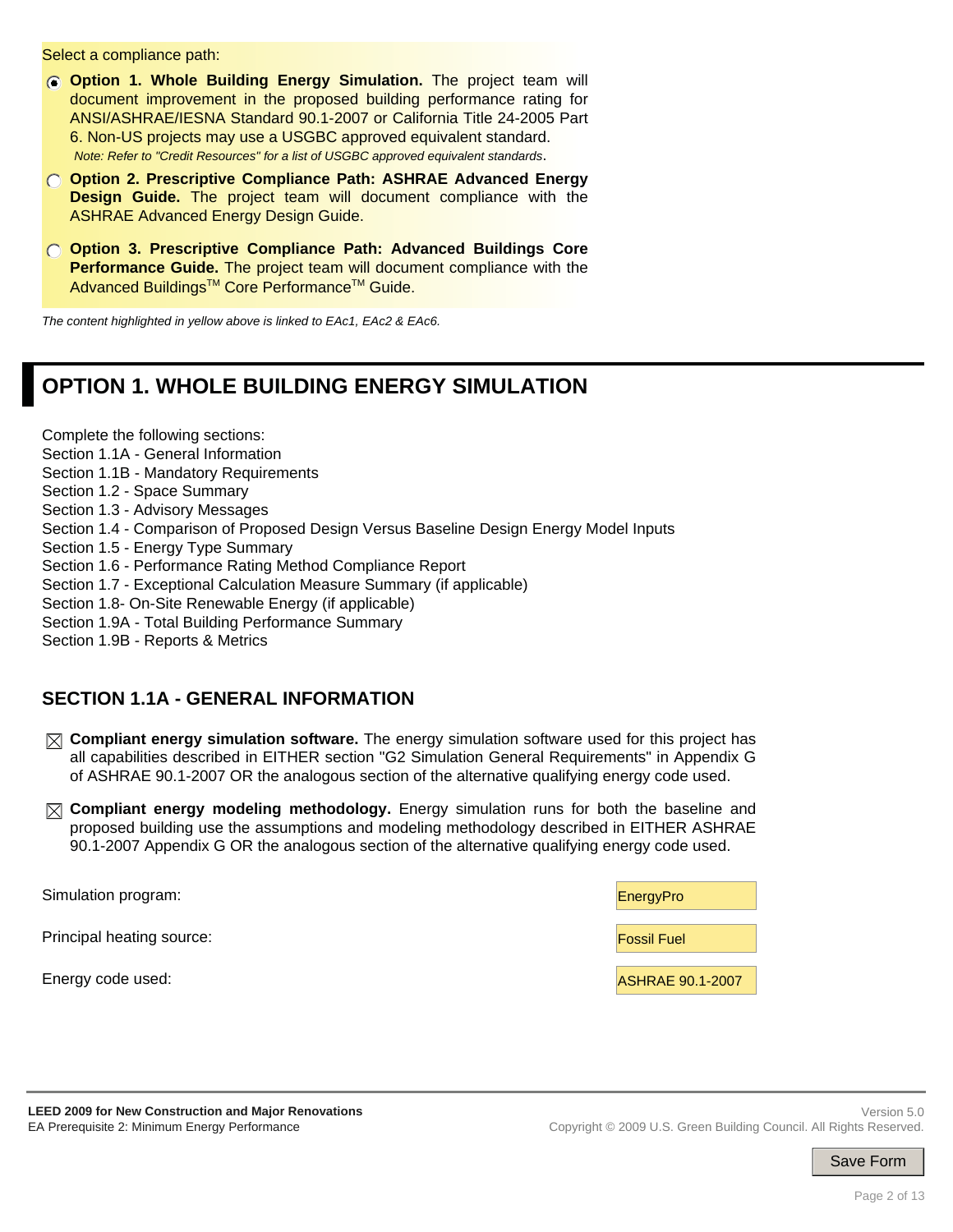#### Zip/Postal Code: 94709

*The content highlighted in yellow above is linked to SSc1 & SSc2.*

| Weather file: | Berkeley, California |
|---------------|----------------------|
| Climate zone: | California Zone 3C   |

List the climatic data from ASHRAE Standard 90.1-2007 Table D-1. Specify if another source is referenced for HDD & CDD data.

| <b>Heating Degree Days:</b>                                                                                                     | 2,749               |
|---------------------------------------------------------------------------------------------------------------------------------|---------------------|
| <b>Cooling Degree Days:</b>                                                                                                     | 1,237               |
| HDD and CDD data source, if other than ASHRAE: (Optional)                                                                       |                     |
| New construction gross square footage:                                                                                          | 24,035              |
| Existing, renovated gross square footage:                                                                                       | O                   |
| Existing, unrenovated gross square footage:                                                                                     | O                   |
| Total gross square footage:                                                                                                     | 24,035              |
| New construction percent:                                                                                                       | $\%$<br>100         |
| <b>Existing renovation percent:</b>                                                                                             | %<br>$\overline{0}$ |
| Existing unrenovated percent:<br>The content highlighted in yellow above is linked to PIf2, PIf3, SSc2, EAp1, EAc1, EAc2, EAc6, | %<br>$\overline{0}$ |
| MRc1.1 & MRc1.2.<br>Gross square footage used in the energy model, if different than gross square<br>footage above: (Optional)  | 0                   |

## **SECTION 1.1B - MANDATORY REQUIREMENTS**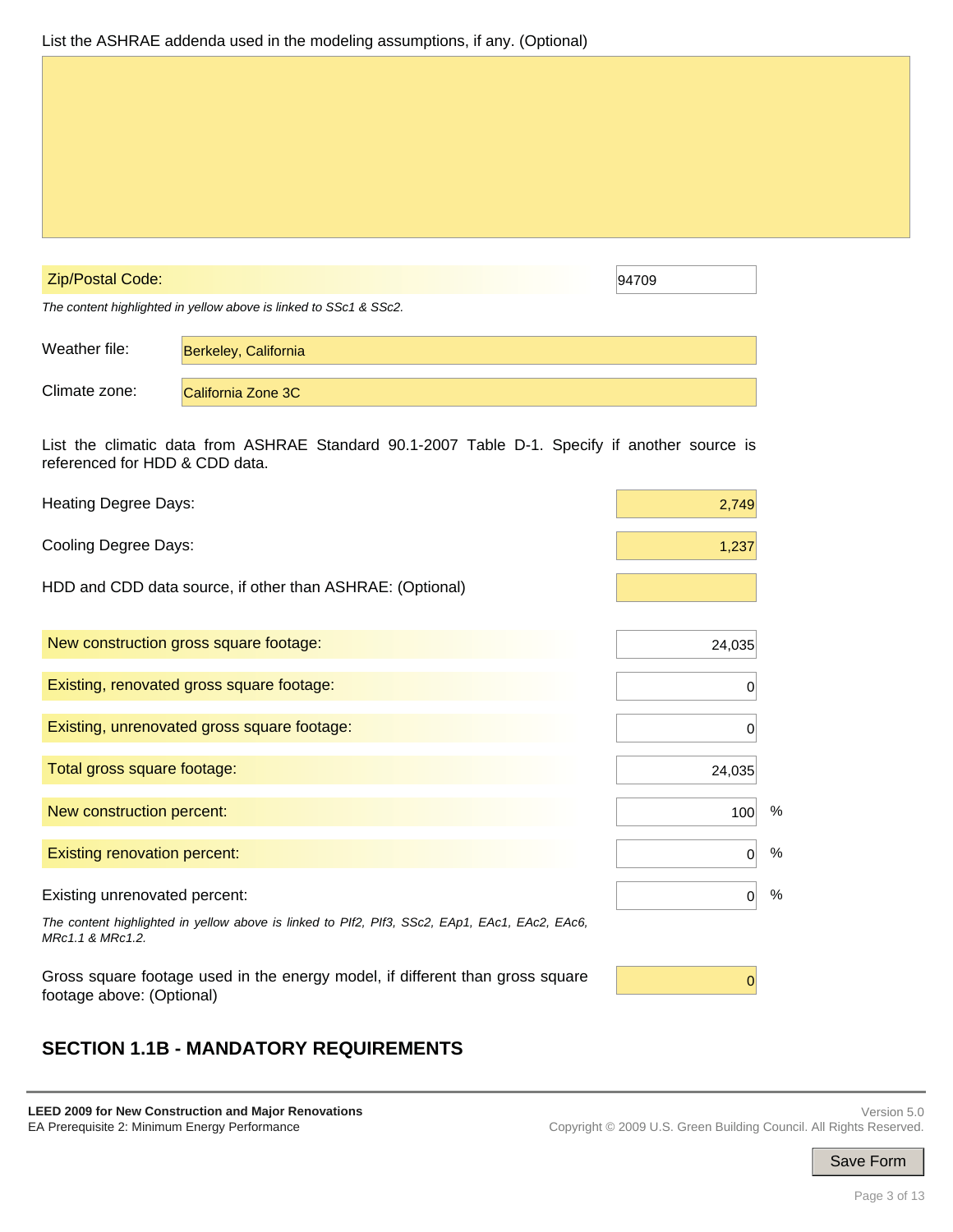- $\boxtimes$  For all elements included in the Architect's scope of work for the project building, the project building design complies with all ASHRAE Standard 90.1-2007 mandatory provisions (Sections 5.4, 6.4, 7.4, 8.4, 9.4 and 10.4) or USGBC approved equivalent standard mandatory provisions, and the information provided regarding the proposed case energy model in Section 1.4 is consistent with the building design.
- $\boxtimes$  For all elements included in the Mechanical Engineer's scope of work for the project building, the project building design complies with all ASHRAE Standard 90.1-2007 mandatory provisions (Sections 5.4, 6.4, 7.4, 8.4, 9.4 and 10.4) or USGBC approved equivalent standard mandatory provisions, and the information provided regarding the proposed case energy model in Section 1.4 is consistent with the building design.
- $\boxtimes$  For all elements included in the Electrical Engineer's scope of work for the project building, the project building design complies with all ASHRAE Standard 90.1-2007 mandatory provisions (Sections 5.4, 6.4, 7.4, 8.4, 9.4 and 10.4) or USGBC approved equivalent standard mandatory provisions, and the information provided regarding the proposed case energy model in Section 1.4 is consistent with the building design.

#### Provide the following Interactive Compliance Forms:



### **SECTION 1.2 - SPACE SUMMARY**

#### **Table EAp2-1.** Space Usage Type

| Space Name /<br><b>Description</b> | Space Usage Type                                   | Space Area<br>(sf) | Regularly<br>Occupied Area<br>(sf) | Unconditioned<br>Area<br>(sf) | <b>Typical</b><br>Hours/Week<br>in Operation |   |  |
|------------------------------------|----------------------------------------------------|--------------------|------------------------------------|-------------------------------|----------------------------------------------|---|--|
| VAV-3-1 & VAV-3-2                  | <b>Classrooms &amp; Meeting Rooms</b>              | 3,903              | 3,903                              |                               | 85                                           | ٠ |  |
| <b>Radiant Heaters</b>             | Lounge 309                                         | 171                | 171                                |                               | 85                                           | ٠ |  |
| VAV-2-1 & VAV-2-2                  | Classrooms, Offices & Hall                         | 3,947              | 3,947                              |                               | 85                                           | ÷ |  |
| <b>Radiant Heaters</b>             | Lounge 209                                         | 171                | 171                                | 0                             | 85                                           | ٠ |  |
| VAV-1-1 & VAV-1-2                  | <b>Classrooms &amp; Offices</b>                    | 3,478              | 3,478                              | $\Omega$                      | 85                                           | ٠ |  |
| VAV-B-1                            | Classroom                                          | 2,058              | 2,058                              |                               | 85                                           | ٠ |  |
|                                    | All Unconditioned Are Stairs, Toilets, Mech Room & | 7,290              | 0                                  | 7,290                         | 85                                           | ٠ |  |
| $FC-1$                             | <b>Telecom Room</b>                                | 95                 | 95                                 |                               | 85                                           | ÷ |  |
| <b>Totals</b>                      |                                                    | 21,113             | 13,823                             | 7,290                         |                                              |   |  |
| Percentage of total (%)            |                                                    | 65.47              | 34.53                              |                               |                                              |   |  |

#### Page 4 of 13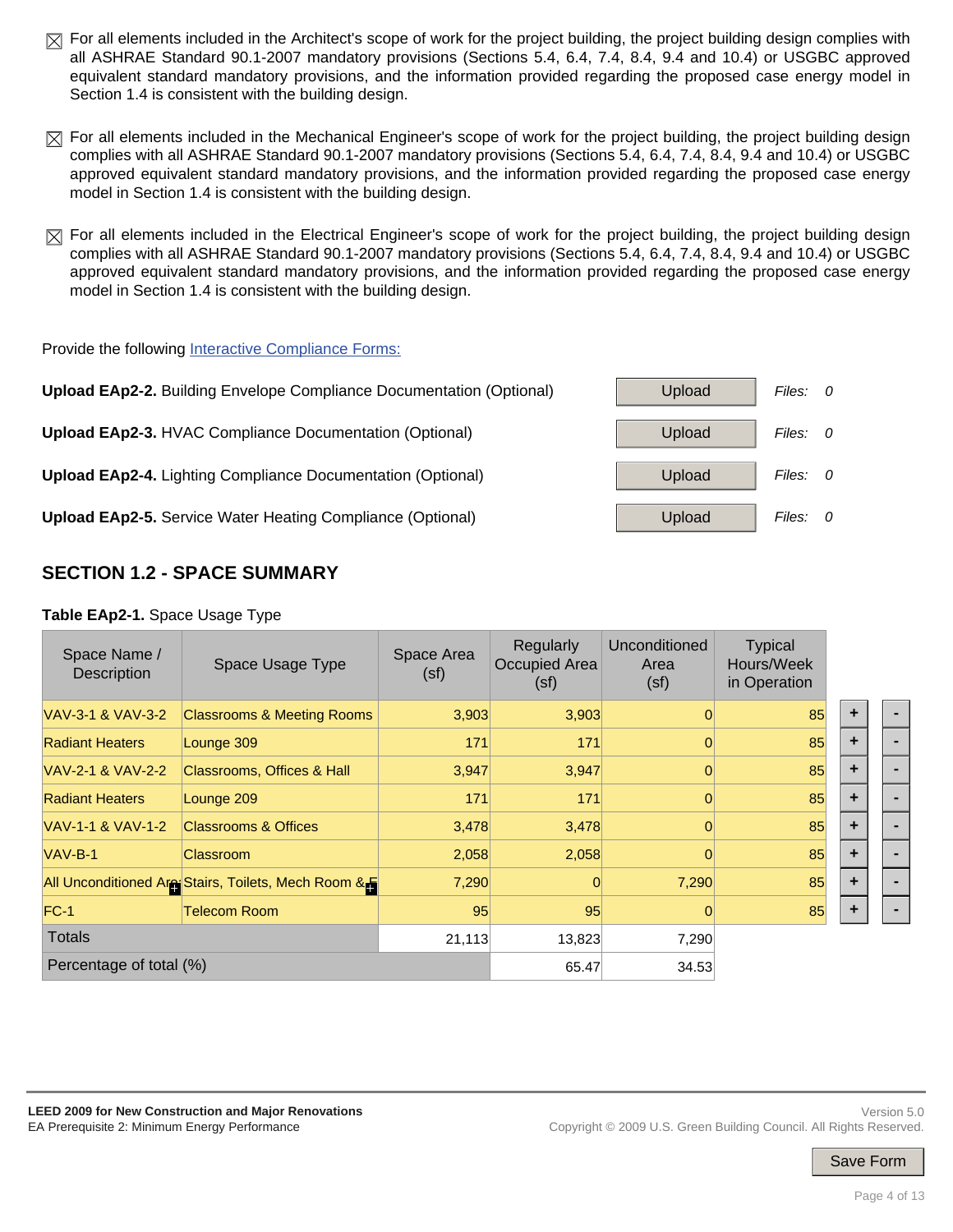## **SECTION 1.3 - ADVISORY MESSAGES**

**Table EAp2-2.** Advisory Messages

Complete the table below based on information from the energy simulation output files.

|                                                    | <b>Baseline Design</b><br>(0° Rotation) | <b>Proposed Design</b> |
|----------------------------------------------------|-----------------------------------------|------------------------|
| Number of hours heating loads not met <sup>1</sup> |                                         |                        |
| Number of hours cooling loads not met <sup>1</sup> |                                         |                        |
| Total                                              |                                         |                        |
| Difference <sup>2</sup> (Proposed minus baseline)  |                                         |                        |
| Number of warning messages                         |                                         |                        |
| Number of error messages                           |                                         |                        |
| Number of defaults overridden                      |                                         |                        |
| Unmet load hours compliance                        | v                                       |                        |

*Notes:* 

*1 Baseline design and proposed design unmet load hours each may not exceed 300* 

*2 Unmet load hours for the proposed design may not exceed the baseline design by more than 50 hours.*

### **SECTION 1.4 - COMPARISON OF PROPOSED DESIGN VERSUS BASELINE DESIGN ENERGY MODEL INPUTS**

Download, complete, and upload "EAp2 Section 1.4 table.xls" (found under "Credit Resources") to document the baseline and proposed design energy model inputs for the project. Documentation should be sufficient to justify the energy and cost savings numbers reported in the Performance Rating tables.

**Upload EAp2-7.** Provide the completed EAp2 Section 1.4 tables available under "Credit Resources."

Upload *Files: 1*

## **SECTION 1.5 - ENERGY TYPE SUMMARY**

List the energy types used by the project (i.e. electricity, natural gas, purchased chilled water or steam, etc.), and provide the the virtual energy rate from the baseline and proposed design energy model results or from manual calculations. *If revising the values in Table EAp2-3, reselect energy type in all affected rows in Table EAp2-4 and Table EAp2-5 to ensure that the revised values are propagated and that Table EAp2-4 and Table EAp2-5 calculations are refreshed.*

#### **Table EAp2-3.** Energy Type Summary

| Energy<br>Type     | <b>Utility Company</b><br><b>Name</b> | Utility Rate and<br>Description<br>of Rate Structure <sup>1</sup> | <b>Baseline</b><br>Virtual Rate <sup>2</sup><br>$$$ per unit<br>energy) | Proposed<br>Virtual Rate <sup>2</sup><br>(\$ per unit<br>energy) | Units of<br>Energy | Units of<br>Demand |  |
|--------------------|---------------------------------------|-------------------------------------------------------------------|-------------------------------------------------------------------------|------------------------------------------------------------------|--------------------|--------------------|--|
| Electricity        | PG&E                                  | $E-20T$                                                           | 0.18                                                                    |                                                                  | $0.2$ kWh          | kW                 |  |
| <b>Natural Gas</b> | PG&E                                  | G <sub>1</sub> R                                                  | 0.98                                                                    |                                                                  | $0.98$ therms      | <b>MBH</b>         |  |
|                    |                                       |                                                                   |                                                                         |                                                                  |                    |                    |  |

**LEED 2009 for New Construction and Major Renovations**  EA Prerequisite 2: Minimum Energy Performance

Version 5.0 Copyright © 2009 U.S. Green Building Council. All Rights Reserved.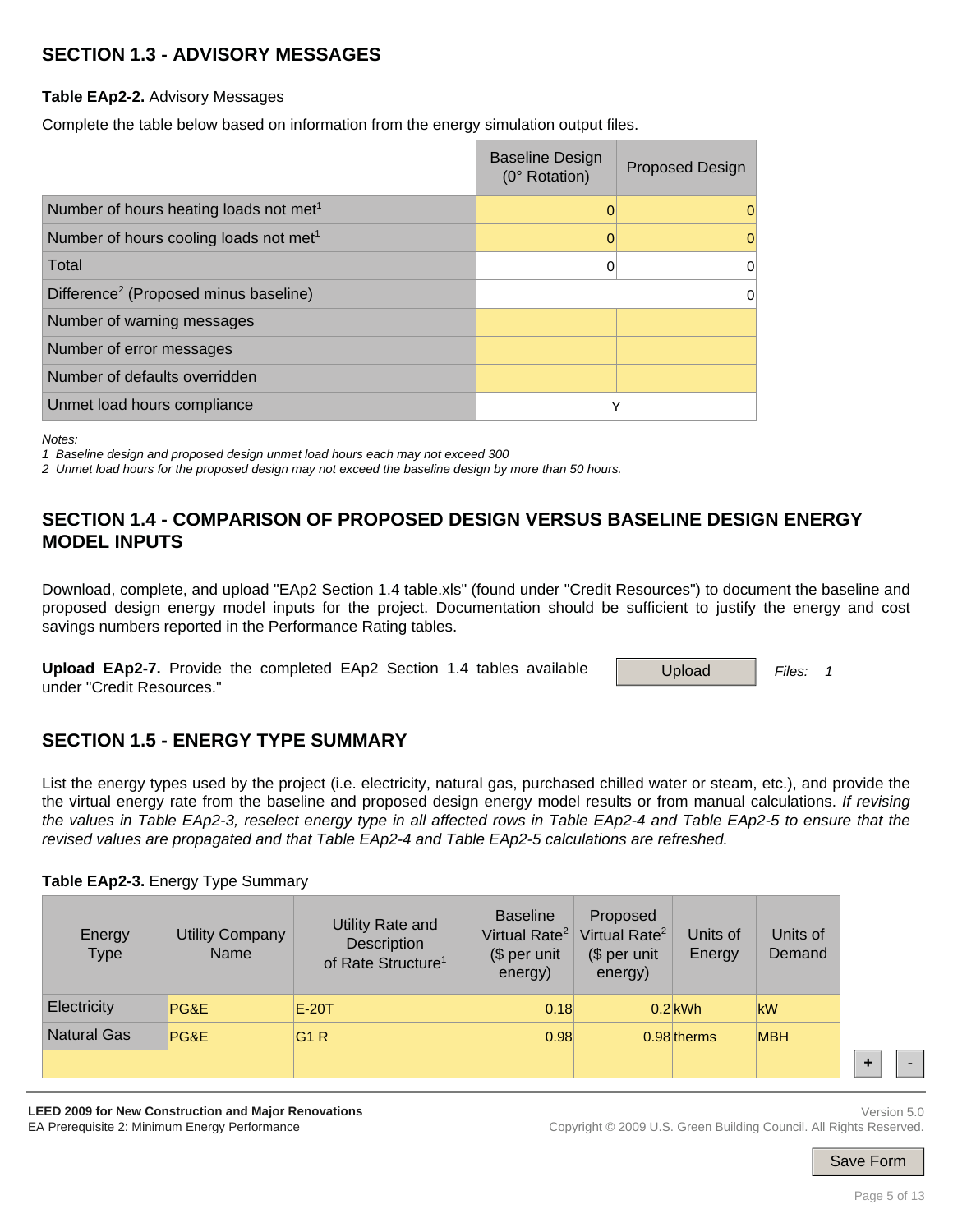*Notes:* 

- *1 Per ASHRAE 90.1-2007 G2.4, project teams are allowed to use the state average energy prices published by DOE's EIA for commercial building customers, available on EIA's website (www.eia.gov). If project uses backup energy for on-site renewable energy, please specify the rate of backup source energy.*
- *2 Rate is defined as the total annual charge divided by the metered energy from the plant for each resource.*

If the proposed and baseline rates vary significantly, describe the building input parameters (e.g. demand reduction measures) leading to the variation in energy rates, and provide detailed information regarding the utility rate structure including all demand and energy charges, and the seasonal and time-of-use structure of the utility tariff. (Required when proposed and baseline rates vary by more than 10%)

Upload EAp2-8. Provide any documentation to support the proposed/baseline Upload *Files: 0*<br>rate variance narrative. (Optional)

## **SECTION 1.6 - PERFORMANCE RATING METHOD COMPLIANCE REPORT**

**Table EAp2-4.** Baseline Performance - Performance Rating Method Compliance

In the table below, list each energy end use for the project (including all end uses reflected in the baseline and proposed designs). Then check whether the end-use is a process load, select the energy type, and list the energy consumption and peak demand for each end-use for all four baseline design orientations.

| End<br><b>Use</b>        | Process                | <b>Baseline</b><br>Design<br>Energy<br><b>Type</b> | Units of Annual<br>Energy & Peak<br>Demand |            | <b>Baseline</b><br>$(0^{\circ}$<br>rotation) | <b>Baseline</b><br>$(90^\circ$<br>rotation) | <b>Baseline</b><br>$(180^\circ$<br>rotation) | <b>Baseline</b><br>$(270^\circ$<br>rotation) | <b>Baseline</b><br><b>Building</b><br><b>Results</b> |
|--------------------------|------------------------|----------------------------------------------------|--------------------------------------------|------------|----------------------------------------------|---------------------------------------------|----------------------------------------------|----------------------------------------------|------------------------------------------------------|
| Interior Lighting        | <b>Service Service</b> |                                                    | Energy Use KWh                             |            | 78,015                                       | 78,015                                      | 78,015                                       | 78,015                                       | 78,015                                               |
|                          |                        | <b>Electricity</b>                                 | Demand                                     | kW         | 21.5                                         | 21.5                                        | 21.5                                         | 21.5                                         | 21.5                                                 |
| <b>Exterior Lighting</b> |                        |                                                    | <b>Energy Use</b>                          | kWh        | 10,508                                       | 10,508                                      | 10,508                                       | 10,508                                       | 10,508                                               |
|                          | <b>Electricity</b>     |                                                    | Demand                                     | kW         | 2.7                                          | 2.7                                         | 2.7                                          | 2.7                                          | 2.7                                                  |
| Space Heating            |                        | <b>Natural Gas</b>                                 | Energy Use therms                          |            | 51                                           | 82                                          | 61                                           | 38                                           | 58                                                   |
|                          |                        |                                                    | Demand                                     | <b>MBH</b> | 56.8                                         | 59.8                                        | 78.8                                         | 75.7                                         | 67.77                                                |
| Space Cooling            |                        |                                                    | Energy Use   kWh                           |            | 17,089                                       | 17,195                                      | 16,124                                       | 17,037                                       | 16,861.25                                            |
|                          |                        | <b>Electricity</b>                                 | Demand                                     | kW         | 43.8                                         | 44.4                                        | 41.4                                         | 43.3                                         | 43.22                                                |
| Pumps                    | p.                     |                                                    | <b>Energy Use</b>                          |            |                                              |                                             |                                              |                                              |                                                      |
|                          |                        |                                                    | Demand                                     |            |                                              |                                             |                                              |                                              |                                                      |
|                          | k.                     |                                                    | <b>Energy Use</b>                          |            |                                              |                                             |                                              |                                              |                                                      |
| <b>Heat Rejection</b>    |                        |                                                    | Demand                                     |            |                                              |                                             |                                              |                                              |                                                      |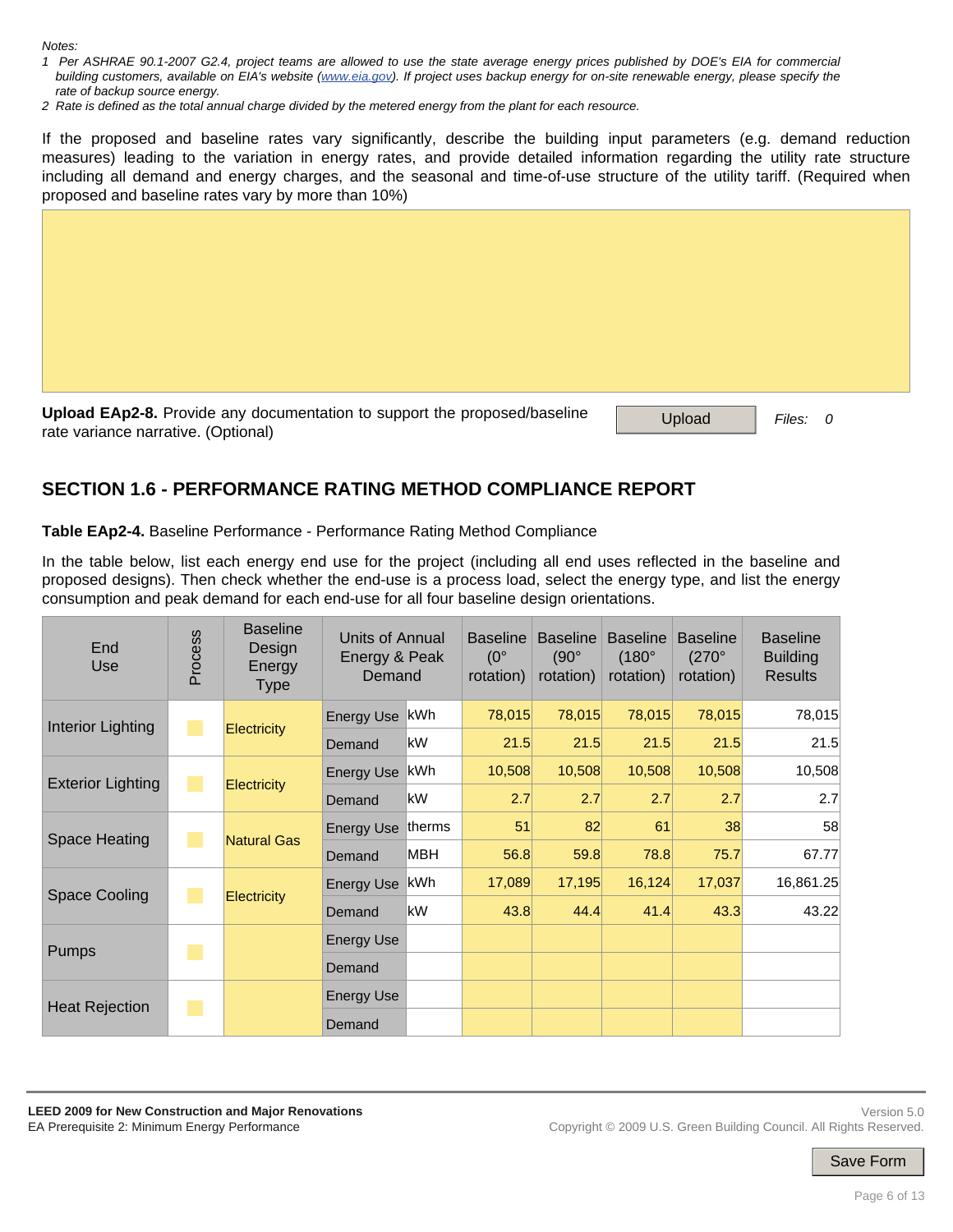| <b>Fans-Interior</b>                            |          |             | Energy Use kWh    |        | 89,904   | 91,403   | 83,452   | 88,875   | 88,408.5 |
|-------------------------------------------------|----------|-------------|-------------------|--------|----------|----------|----------|----------|----------|
|                                                 |          | Electricity | Demand            | kW     | 19.2     | 19.4     | 17.9     | 18.9     | 18.85    |
| Fans - Parking                                  | $\times$ |             | <b>Energy Use</b> |        |          |          |          |          |          |
| Garage                                          |          |             | Demand            |        |          |          |          |          |          |
| <b>Service Water</b>                            | ×,       | Electricity | Energy Use kWh    |        | 35,295   | 35,295   | 35,295   | 35,295   | 35,295   |
| Heating                                         |          |             | Demand            | kW     | 13.8     | 13.8     | 13.8     | 13.8     | 13.8     |
| Receptacle                                      | $\times$ | Electricity | Energy Use kWh    |        | 77,880   | 77,880   | 77,880   | 77,880   | 77,880   |
| Equipment                                       |          |             | Demand            | kW     | 18.5     | 18.5     | 18.5     | 18.5     | 18.5     |
| Interior Lighting -                             | $\times$ |             | <b>Energy Use</b> |        |          |          |          |          |          |
| <b>Process</b>                                  |          |             | Demand            |        |          |          |          |          |          |
| Refrigeration                                   |          |             | <b>Energy Use</b> |        |          |          |          |          |          |
| Equipment                                       |          |             | Demand            |        |          |          |          |          |          |
| Cooking                                         | $\times$ |             | <b>Energy Use</b> |        |          |          |          |          |          |
|                                                 |          |             | Demand            |        |          |          |          |          |          |
| Industrial                                      | $\times$ |             | <b>Energy Use</b> |        |          |          |          |          |          |
| Process                                         |          |             | Demand            |        |          |          |          |          |          |
| <b>Elevators and</b>                            | $\times$ | Electricity | Energy Use kWh    |        | 9,060    | 9,060    | 9,060    | 9,060    | 9,060    |
| <b>Escalators</b>                               |          |             | Demand            | kW     | 2.2      | 2.2      | 2.2      | 2.2      | 2.2      |
|                                                 |          |             | <b>Energy Use</b> |        |          |          |          |          |          |
|                                                 |          |             | Demand            |        |          |          |          |          |          |
| Total Energy Use (MMBtu/yr)                     |          |             |                   |        | 1,089.27 | 1,097.84 | 1,064.96 | 1,084.28 | 1,084.09 |
| Annual Process Energy (MMBtu/yr)                |          |             |                   | 296.64 |          |          |          |          |          |
| Process Energy Modeling Compliance <sup>1</sup> |          |             | Υ                 |        |          |          |          |          |          |

*Notes:* 

*1 Determined using Section 1.9 cost calculations after Section 1.9A is complete. Annual process energy costs must be at least 25% of the total energy costs for the proposed design. Process energy costs should be modeled to accurately reflect the proposed building. To claim process cost savings, use an exceptional calculation in Section 1.7.*

#### **Table EAp2-5.** Performance Rating - Performance Rating Method Compliance

Complete the table below. List the proposed design energy consumption and peak demand for each end use.

|                          | <b>Baseline</b> |                                            |    |                                   |                                                                               |                   |                                   |              |       |
|--------------------------|-----------------|--------------------------------------------|----|-----------------------------------|-------------------------------------------------------------------------------|-------------------|-----------------------------------|--------------|-------|
| End<br><b>Use</b>        | Process         | Units of Annual<br>Energy & Peak<br>Demand |    | <b>Building</b><br><b>Results</b> | Design<br>Units of Annual<br>Energy & Peak<br>Energy<br><b>Type</b><br>Demand |                   | <b>Building</b><br><b>Results</b> | %<br>Savings |       |
| Interior Lighting        |                 | Energy Use kWh                             |    | 78015                             |                                                                               | Energy Use kWh    |                                   | 52,010       |       |
|                          |                 | Demand                                     | kW |                                   | <b>Electricity</b><br>21.5                                                    | Demand            | kW                                | 14.4         | 33.33 |
| <b>Exterior Lighting</b> |                 | Energy Use   kWh                           |    | 10508                             |                                                                               | <b>Energy Use</b> | <b>kWh</b>                        | 4,305        | 59.03 |
|                          |                 | Demand                                     | kW | 2.7                               | <b>Electricity</b>                                                            | Demand            | kW                                | 1.1          |       |

**LEED 2009 for New Construction and Major Renovations**  EA Prerequisite 2: Minimum Energy Performance

Version 5.0 Copyright © 2009 U.S. Green Building Council. All Rights Reserved.

**+ -**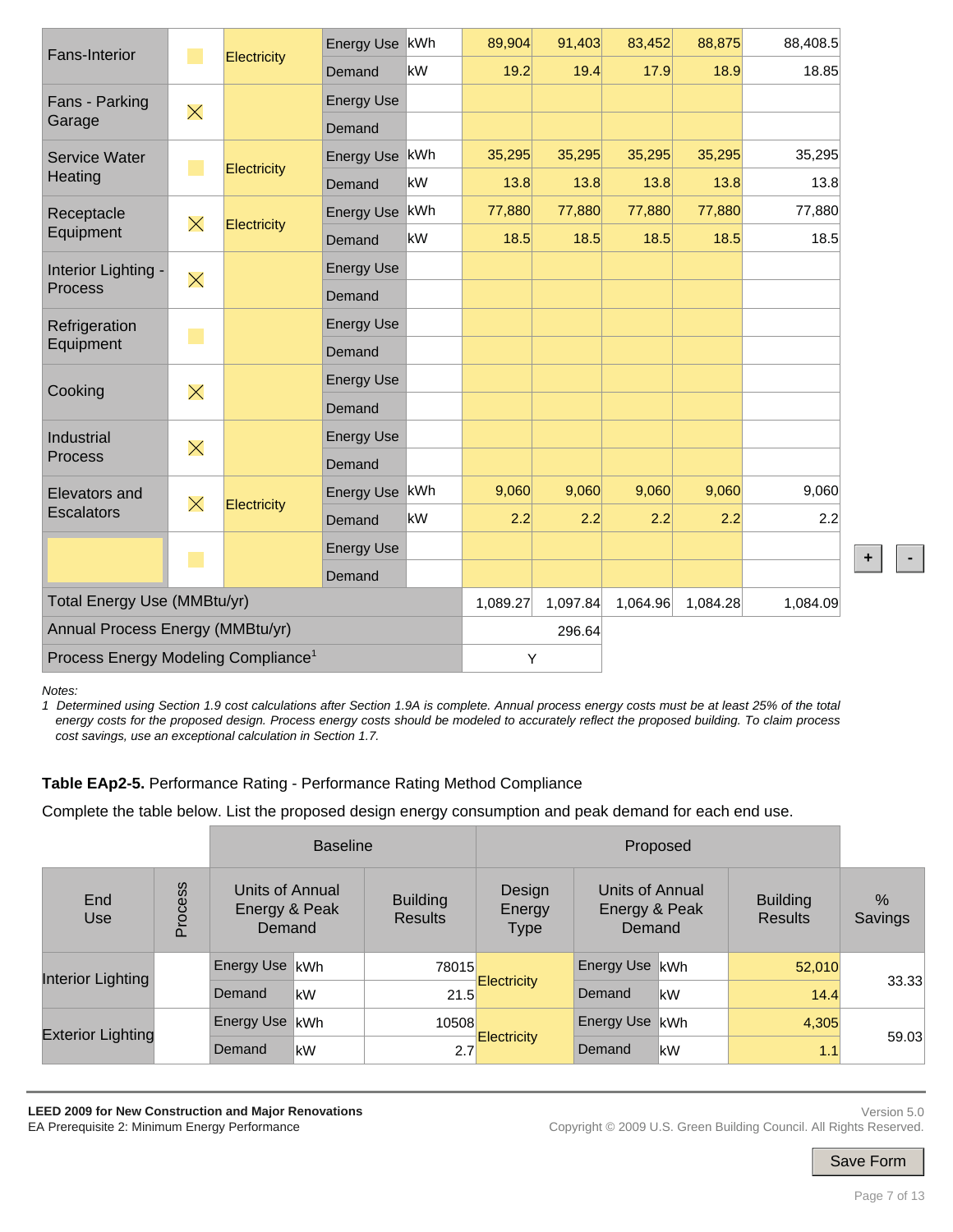|                             |                             | Energy Use therms |            | 58       |                    | Energy Use therms |     | 13     |                |
|-----------------------------|-----------------------------|-------------------|------------|----------|--------------------|-------------------|-----|--------|----------------|
| <b>Space Heating</b>        |                             | Demand            | <b>MBH</b> | 67.77    | <b>Natural Gas</b> | Demand            | MBH | 79.2   | 77.59          |
|                             |                             | <b>Energy Use</b> | kWh        | 16861.25 |                    | Energy Use        | kWh | 8,140  |                |
| <b>Space Cooling</b>        |                             | Demand            | kW         | 43.22    | Electricity        | Demand            | kW  | 14.7   | 51.72          |
|                             |                             | <b>Energy Use</b> |            |          |                    | <b>Energy Use</b> |     |        |                |
| <b>Pumps</b>                |                             | Demand            |            |          |                    | Demand            |     |        |                |
|                             |                             | <b>Energy Use</b> |            |          |                    | <b>Energy Use</b> |     |        |                |
| <b>Heat Rejection</b>       |                             | Demand            |            |          |                    | Demand            |     |        |                |
| <b>Fans-Interior</b>        | Energy Use   kWh<br>88408.5 |                   | Energy Use | kWh      | 22,363             |                   |     |        |                |
|                             |                             | Demand            | kW         | 18.85    | Electricity        | Demand            | kW  | 6.3    | 74.7           |
| Fans - Parking              | $\times$                    | <b>Energy Use</b> |            |          |                    | <b>Energy Use</b> |     |        |                |
| Garage                      |                             | Demand            |            |          |                    | Demand            |     |        |                |
| <b>Service Water</b>        |                             | Energy Use   kWh  |            | 35295    | Electricity        | Energy Use        | kWh | 34,603 | 1.96           |
| Heating                     |                             | Demand            | kW         | 13.8     |                    | Demand            | kW  | 13.5   |                |
| Receptacle                  |                             | Energy Use   kWh  |            | 77880    | Electricity        | Energy Use        | kWh | 77,880 |                |
| Equipment                   | $\times$                    | Demand            | kW         | 18.5     |                    | Demand            | kW  | 18.5   | $\overline{0}$ |
| Interior Lighting           | $\times$                    | <b>Energy Use</b> |            |          |                    | <b>Energy Use</b> |     |        |                |
| Process                     |                             | Demand            |            |          |                    | Demand            |     |        |                |
| Refrigeration               |                             | <b>Energy Use</b> |            |          |                    | <b>Energy Use</b> |     |        |                |
| Equipment                   |                             | Demand            |            |          |                    | Demand            |     |        |                |
|                             | $\times$                    | <b>Energy Use</b> |            |          |                    | <b>Energy Use</b> |     |        |                |
| Cooking                     |                             | Demand            |            |          |                    | Demand            |     |        |                |
| Industrial                  | $\times$                    | <b>Energy Use</b> |            |          |                    | <b>Energy Use</b> |     |        |                |
| <b>Process</b>              |                             | Demand            |            |          |                    | Demand            |     |        |                |
| Elevators and               |                             | Energy Use kWh    |            | 9060     |                    | Energy Use kWh    |     | 9,060  |                |
| <b>Escalators</b>           | $\times$                    | Demand            | kW         | 2.2      | Electricity        | Demand            | kW  | 2.2    | U              |
|                             |                             | <b>Energy Use</b> |            |          |                    | <b>Energy Use</b> |     |        |                |
|                             |                             | Demand            |            |          |                    | Demand            |     |        |                |
| Total Energy Use (MMBtu/yr) |                             |                   |            | 1,084.09 |                    |                   |     | 712.23 |                |
| Process Energy (MMBtu/yr    |                             |                   |            | 296.64   |                    |                   |     | 296.64 |                |

### **Table EAp2-6.** Section 1.6 Energy Use Summary

|                    |              | <b>Baseline</b>            |                            |                               |
|--------------------|--------------|----------------------------|----------------------------|-------------------------------|
| <b>Energy Type</b> | <b>Units</b> | <b>Process</b><br>Subtotal | Total<br><b>Energy Use</b> | Proposed<br><b>Energy Use</b> |
| Electricity        | <b>kWh</b>   | 86,940                     | 316,027.75                 | 208,361                       |
| <b>Natural Gas</b> | therms       | 0                          | 58                         | 13                            |

**LEED 2009 for New Construction and Major Renovations**  EA Prerequisite 2: Minimum Energy Performance

Version 5.0 Copyright © 2009 U.S. Green Building Council. All Rights Reserved.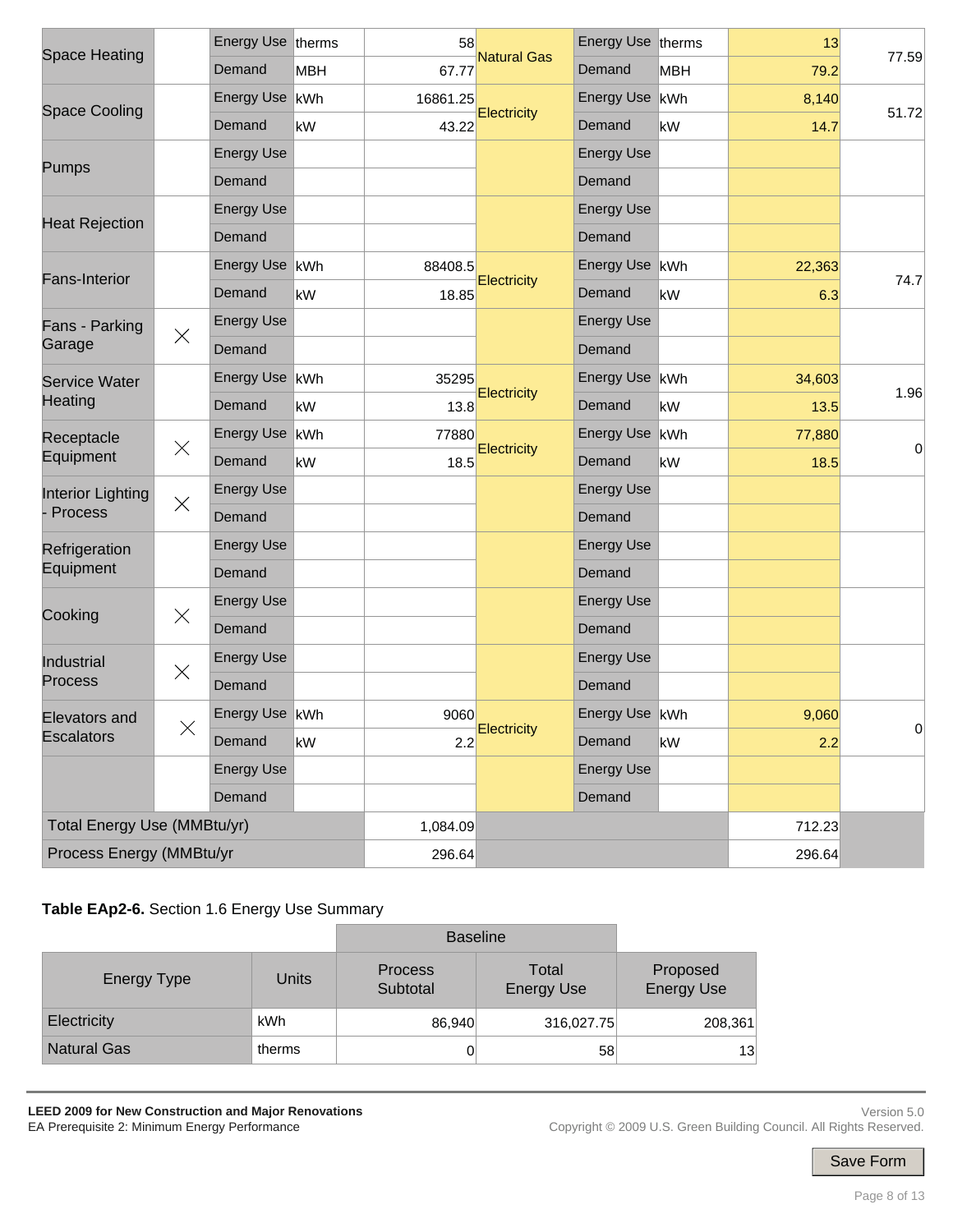|               |       | <b>Baseline</b>            |                            |                               |
|---------------|-------|----------------------------|----------------------------|-------------------------------|
| Energy Type   | Units | <b>Process</b><br>Subtotal | Total<br><b>Energy Use</b> | Proposed<br><b>Energy Use</b> |
|               |       |                            |                            | 0                             |
| <b>Totals</b> | MMBtu | 296.64                     | 1,084.09                   | 712.23                        |

**Table EAp2-7.** Section 1.6 Energy Cost Summary (Automatic)

|                    |              | <b>Baseline</b>            |                             |                                |
|--------------------|--------------|----------------------------|-----------------------------|--------------------------------|
| <b>Energy Type</b> | <b>Units</b> | <b>Process</b><br>Subtotal | Total<br><b>Energy Cost</b> | Proposed<br><b>Energy Cost</b> |
| Electricity        | \$           | 15,649.2                   | 56,885                      | 41,672.2                       |
| <b>Natural Gas</b> | \$           | 0                          | 56.84                       | 12.74                          |
|                    | \$           | 0                          | 0                           | $\overline{0}$                 |
| Total              | \$           | 15,649.2                   | 56,941.84                   | 41,684.94                      |

Select one of the following:

- **Section 1.6 Automatic Cost Calculation.** Total building energy costs will be based on the "virtual" energy rate defined in Section 1.5.
- **Section 1.6 Manual Cost Input.** The project team will analyze the total building energy costs based on local utility rate structures. Costs will be input separately from the energy model.

*Note: Energy cost savings are summarized in Section 1.9A Total Building Performance Summary.*

## **SECTION 1.7 - EXCEPTIONAL CALCULATION MEASURE SUMMARY**

Select one of the following:

- $\bigcap$  The energy analysis includes exceptional calculation method(s) (ASHRAE 90.1-2007, G2.5).
- The energy analysis does not include exceptional calculation methods.

## **SECTION 1.8 - ON-SITE RENEWABLE ENERGY**

Select one of the following

- The project uses on-site renewable energy produced on-site.
- $\bigcirc$  The project does not use on-site renewable energy.

#### **Table L-1.** Renewable Energy Source Summary

| (Optional <sup>2</sup> )<br>Allocation |  | Renewable<br>Source | Renewable<br>Energy<br>Source | Renewable<br>System<br>Owner | <b>Backup</b><br>Energy Type <sup>1</sup> | Rated<br>Capacity | Annual<br>Energy<br>Generated | Units | Annual<br><b>Energy Cost</b><br>\$) |
|----------------------------------------|--|---------------------|-------------------------------|------------------------------|-------------------------------------------|-------------------|-------------------------------|-------|-------------------------------------|
|----------------------------------------|--|---------------------|-------------------------------|------------------------------|-------------------------------------------|-------------------|-------------------------------|-------|-------------------------------------|

**LEED 2009 for New Construction and Major Renovations**  EA Prerequisite 2: Minimum Energy Performance

Version 5.0 Copyright © 2009 U.S. Green Building Council. All Rights Reserved.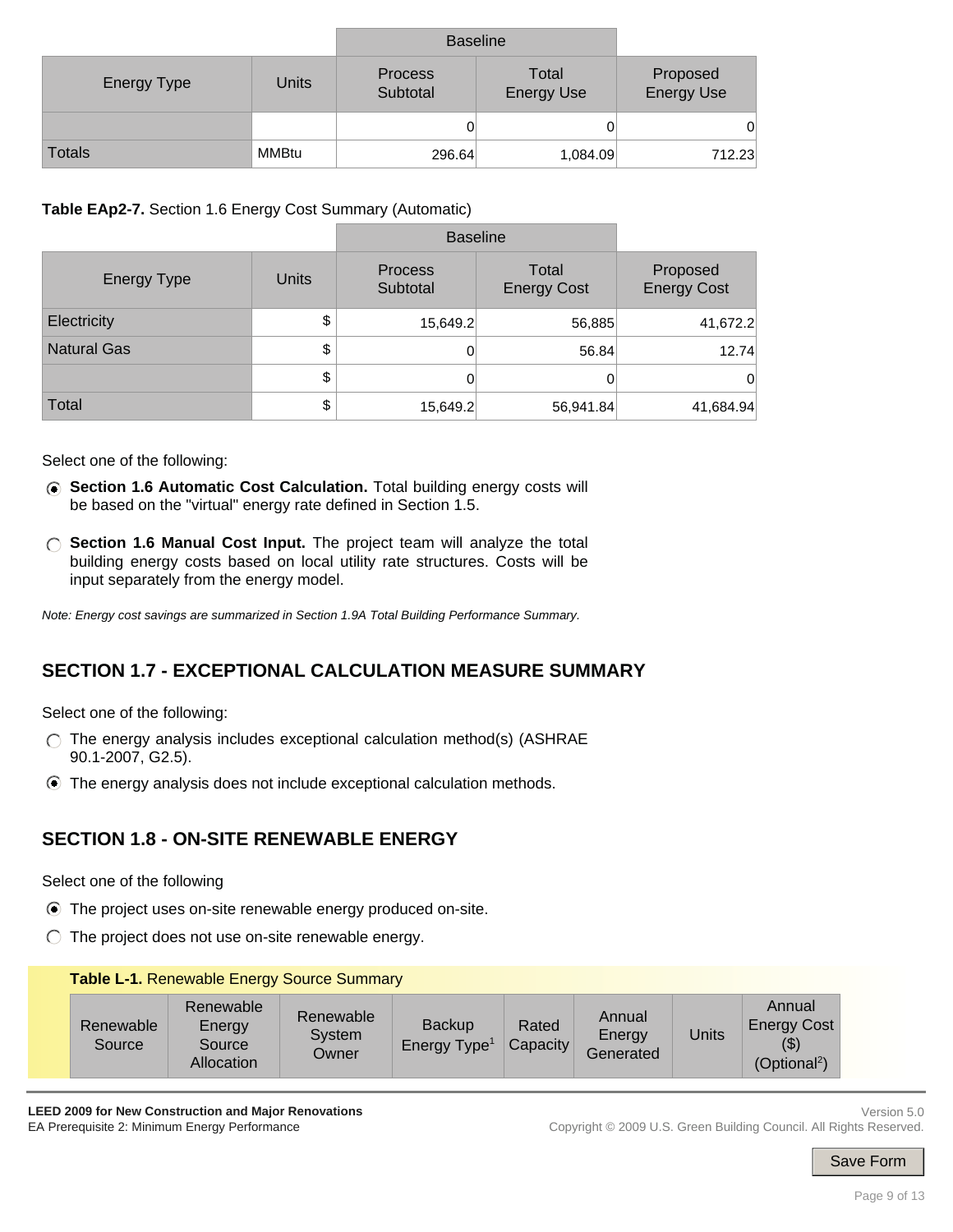| Renewable<br>Source          | Renewable<br>Energy<br>Source<br>Allocation | Renewable<br>System<br>Owner | <b>Backup</b><br>Energy Type <sup>1</sup> | Rated<br>Capacity | Annual<br>Energy<br>Generated | Units        | Annual<br><b>Energy Cost</b><br>$($ \$)<br>(Optional <sup>2</sup> ) |  |  |
|------------------------------|---------------------------------------------|------------------------------|-------------------------------------------|-------------------|-------------------------------|--------------|---------------------------------------------------------------------|--|--|
| <b>PV System</b>             | On-Site only                                | <b>Building Owner</b>        | <b>Electricity</b>                        | 74                | 120,873 kWh                   |              | 12,894                                                              |  |  |
| Energy savings - Electricity | 120,873 kWh                                 |                              | 12,894                                    |                   |                               |              |                                                                     |  |  |
| Energy savings - Natural gas |                                             |                              |                                           |                   | 0                             |              | 0                                                                   |  |  |
| Energy savings -             |                                             |                              | 0                                         |                   |                               |              |                                                                     |  |  |
| Total energy savings         |                                             |                              |                                           |                   |                               | 412.42 MMBtu | 12,894                                                              |  |  |

*Notes:* 

*1 Per ASHRAE 90.1 G2.4 Exception, baseline performance shall be based on the energy source used as backup energy or on the use of electricity if no backup energy source is specified.* 

*2 Annual energy cost is required to document credit compliance with EA Credit 2, if attempted.*

*The content highlighted in yellow above is linked to EAc2.*

#### **Table EAp2-13** Section 1.8 Energy Cost Savings Summary (Automatic)

| <b>Energy Type</b> | Units | <b>Proposed Renewable</b><br><b>Energy Savings</b> |
|--------------------|-------|----------------------------------------------------|
| Electricity        | \$    | 24,174.6                                           |
| <b>Natural Gas</b> | \$    |                                                    |
|                    | \$    |                                                    |
| Total              |       | 24,174.6                                           |

#### Select one of the following:

- **Automatic Cost Calculation.** Renewable energy cost savings will be based on the "virtual" energy rate defined in Section 1.5.
- **Manual Cost Input.** The project team will analyze the renewable energy cost for on-site renewable sources based on local utility rate structures. Costs will be input separately from the energy model.
- **Energy Model Includes Renewables.** On-site renewable energy is modeled directly in the energy model. Renewable Energy Cost is already credited in the proposed design energy model results (i.e. the energy model already reflects zero cost for on-site renewable energy, and this form will NOT subtract the Renewable Energy Cost a second time.

*the measures in this section. Energy cost savings are summarized in Section 1.9A Total Building Performance Summary. Calculated cost savings will be automatically subtracted from the proposed design energy model results when determining the Proposed Building Performance Rating UNLESS "Energy Model Includes Renewables" is selected.*

*Note: The same method must be used for all* 

### **SECTION 1.9A - TOTAL BUILDING PERFORMANCE SUMMARY**

**Table EAp2-15.** Total Building Energy Use Performance

Baseline **Proposed**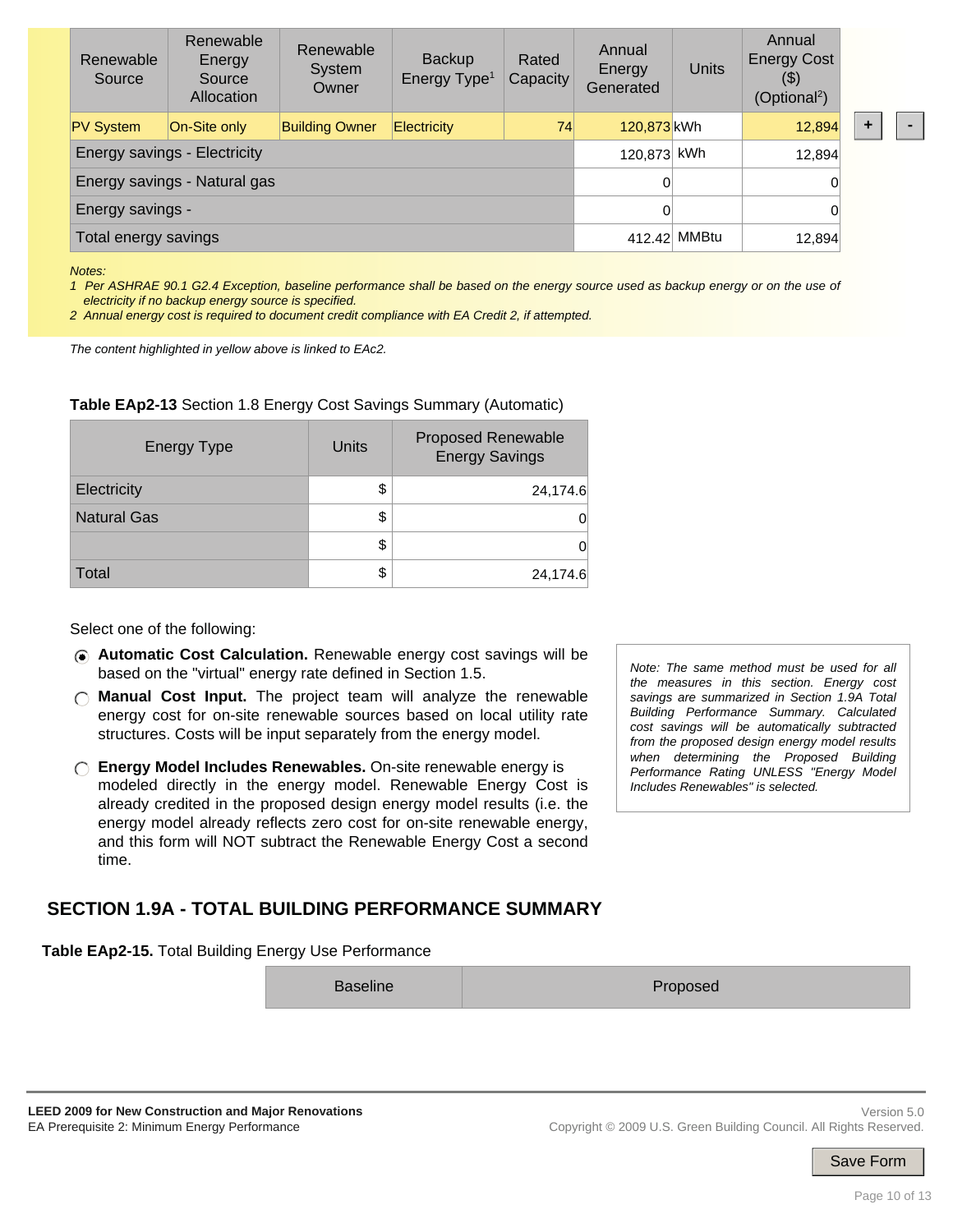| <b>Energy Type</b> | Units                  | <b>Process</b><br>Subtotal | Section 1.6<br><b>Total Energy</b><br>Use | Section 1.8<br>Section 1.7<br>Section 1.6<br>Renewable<br>Energy<br><b>Energy Use</b><br>Energy<br>Savings<br>Savings |          |         | <b>Total Energy</b><br>Use |  |  |  |  |
|--------------------|------------------------|----------------------------|-------------------------------------------|-----------------------------------------------------------------------------------------------------------------------|----------|---------|----------------------------|--|--|--|--|
| Electricity        | kWh                    | 86,940                     | 316,027.75                                | 208,361                                                                                                               | $\Omega$ | 120,873 | 87,488                     |  |  |  |  |
| <b>Natural Gas</b> | therms                 | 0                          | 58                                        | 13                                                                                                                    | $\Omega$ | 0       | 13                         |  |  |  |  |
|                    |                        | 0                          | $\vert$                                   |                                                                                                                       | $\Omega$ | 0       | $\Omega$                   |  |  |  |  |
| <b>Totals</b>      | MMBtu                  | 296.64                     | 1,084.09                                  | 712.23                                                                                                                |          | 412.42  | 299.81                     |  |  |  |  |
|                    | Energy use savings (%) |                            |                                           |                                                                                                                       |          |         |                            |  |  |  |  |

#### **Table EAp2-16.** Total Building Energy Cost Performance

The values below are automatically calculated using the virtual energy rate from Section 1.5 unless the project team has opted to manually input costs in Section 1.6, 1.7, and/or 1.8. To modify these values and/or to see automatically calculated results for reference see Sections 1.6, 1.7 or 1.8.

|                                                                    | <b>Baseline</b><br>Proposed |                            |                                            |                                   |                                  |                                               |                             |  |  |
|--------------------------------------------------------------------|-----------------------------|----------------------------|--------------------------------------------|-----------------------------------|----------------------------------|-----------------------------------------------|-----------------------------|--|--|
| <b>Energy Type</b>                                                 | <b>Units</b>                | <b>Process</b><br>Subtotal | Section 1.6<br><b>Total Energy</b><br>Cost | Section 1.6<br><b>Energy Cost</b> | Section 1.7<br>Energy<br>Savings | Section 1.8<br>Renewable<br>Energy<br>Savings | <b>Total Energy</b><br>Cost |  |  |
| Electricity                                                        | \$                          | 15,649.2                   | 56,885                                     | 41,672.2                          | $\Omega$                         | 24,174.6                                      | 17,497.6                    |  |  |
| <b>Natural Gas</b>                                                 | \$                          | $\Omega$                   | 56.84                                      | 12.74                             | 0                                | 0                                             | 12.74                       |  |  |
|                                                                    | \$                          | 0                          |                                            |                                   | $\Omega$                         | 0                                             | $\Omega$                    |  |  |
| <b>Totals</b>                                                      | \$                          | 15,649.2                   | 56,941.83                                  | 41,684.94                         | $\Omega$                         | 24,174.6                                      | 17,510.34                   |  |  |
| Baseline process energy costs as percent of total energy costs (%) |                             |                            |                                            |                                   |                                  |                                               |                             |  |  |
| Energy cost savings (%)                                            |                             |                            |                                            |                                   |                                  |                                               |                             |  |  |
| EA Credit 1 points documented                                      |                             |                            |                                            |                                   |                                  |                                               | 19                          |  |  |

*The content highlighted in yellow above is linked to EAc1.*

## **Section 1.9B - REPORTS AND METRICS**

#### **Table EAp2-17.** Energy Use Intensity

|                              | <b>Baseline EUI</b>  | <b>Proposed EUI</b> |  |  |
|------------------------------|----------------------|---------------------|--|--|
|                              | Electricity (kWh/sf) |                     |  |  |
| <b>Interior Lighting</b>     | 3.246                | 2.164               |  |  |
| Space Heating                | 0                    | 0                   |  |  |
| <b>Space Cooling</b>         | 0.702                | 0.339               |  |  |
| Fans - Interior              | 3.678                | 0.93                |  |  |
| <b>Service Water Heating</b> | 1.468                | 1.44                |  |  |
| Receptacle Equipment         | 3.24                 | 3.24                |  |  |

**LEED 2009 for New Construction and Major Renovations**  EA Prerequisite 2: Minimum Energy Performance

Version 5.0 Copyright © 2009 U.S. Green Building Council. All Rights Reserved.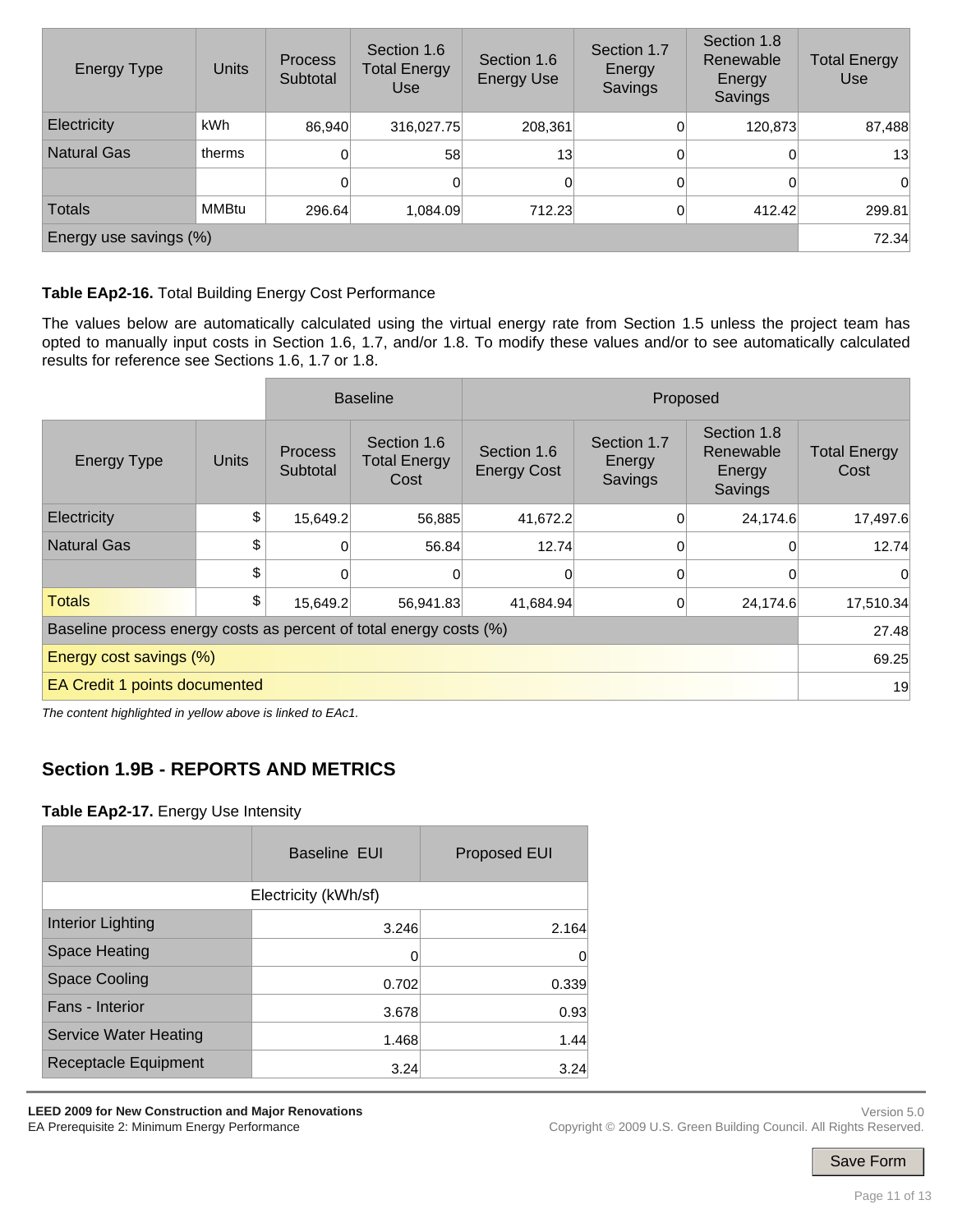| <b>Miscellaneous</b>                   | 0.815  | 0.556  |  |  |  |  |  |
|----------------------------------------|--------|--------|--|--|--|--|--|
| Subtotal                               | 13.149 | 8.669  |  |  |  |  |  |
| Natural Gas (kBtu/sf)                  |        |        |  |  |  |  |  |
| <b>Space Heating</b><br>0.241<br>0.054 |        |        |  |  |  |  |  |
| <b>Service Water Heating</b>           | 0      | 0      |  |  |  |  |  |
| <b>Miscellaneous</b>                   | 0      | 0      |  |  |  |  |  |
| Subtotal                               | 0.241  | 0.054  |  |  |  |  |  |
| Other (kBtu/sf)                        |        |        |  |  |  |  |  |
| <b>Miscellaneous</b>                   | 0      | 0      |  |  |  |  |  |
| Subtotal                               | 0      | 0      |  |  |  |  |  |
| Total Energy Use Intensity (kBtu/sf)   |        |        |  |  |  |  |  |
| <b>Total</b>                           | 45.105 | 29.633 |  |  |  |  |  |

#### **Table EAp2-18.** End Use Energy Percentage

|                              | <b>Baseline Case</b><br>(%) | <b>Proposed Case</b><br>(% ) | End Use<br><b>Energy Savings</b><br>(%) |
|------------------------------|-----------------------------|------------------------------|-----------------------------------------|
| Interior Lighting            | 24.55                       | 24.92                        | 23.86                                   |
| Space Heating                | 0.53                        | 0.18                         | 1.21                                    |
| <b>Space Cooling</b>         | 5.31                        | 3.9                          | 8.01                                    |
| Fans - Interior              | 27.82                       | 10.71                        | 60.6                                    |
| <b>Service Water Heating</b> | 11.1                        | 16.58                        | 0.62                                    |
| Receptacle Equipment         | 24.51                       | 37.31                        | 0                                       |
| <b>Miscellaneous</b>         | 6.17                        | 6.4                          | 5.71                                    |

Select one of the following:

- The project used DOE2, eQuest or Visual DOE.
- The project used EnergyPlus.
- $\bigcirc$  The project team used EnergyPro.
- $\bigcirc$  The project team used HAP.
- $\bigcirc$  The project team used Trace.
- $\bigcirc$  The project team used other modeling software.

Upload EAp2-11. Provide the input summary and the BEPS, BEPU, and Upload Files: 13 ES-D reports.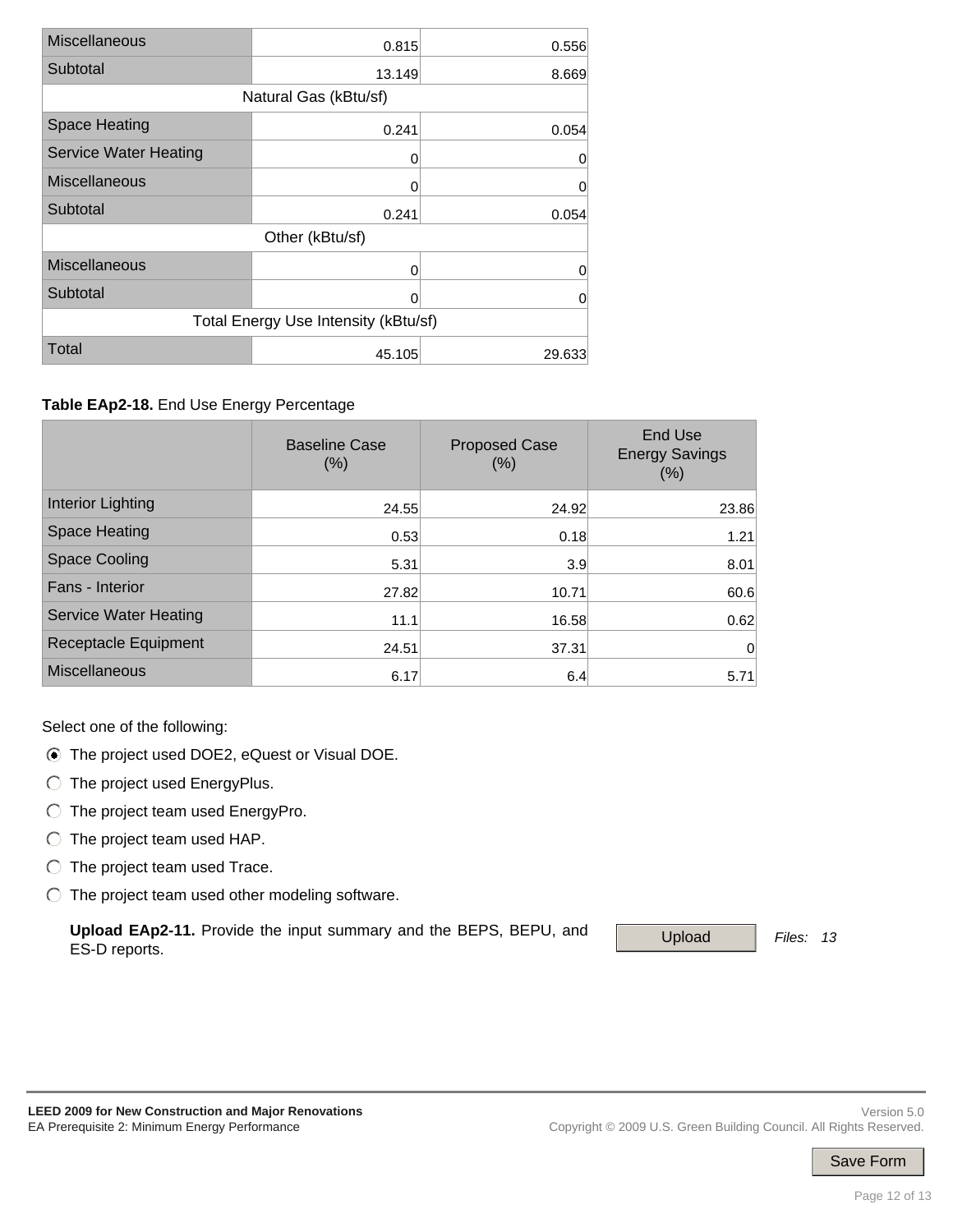# **ADDITIONAL DETAILS**

- Special circumstances preclude documentation of prerequisite compliance with the submittal requirements outlined in this form.
- $\Box$  The project team is using an alternative compliance approach in lieu of standard submittal paths.

# **SUMMARY**

EA Prerequisite 2: Minimum Energy Performance Compliance Documented:

Y Check Compliance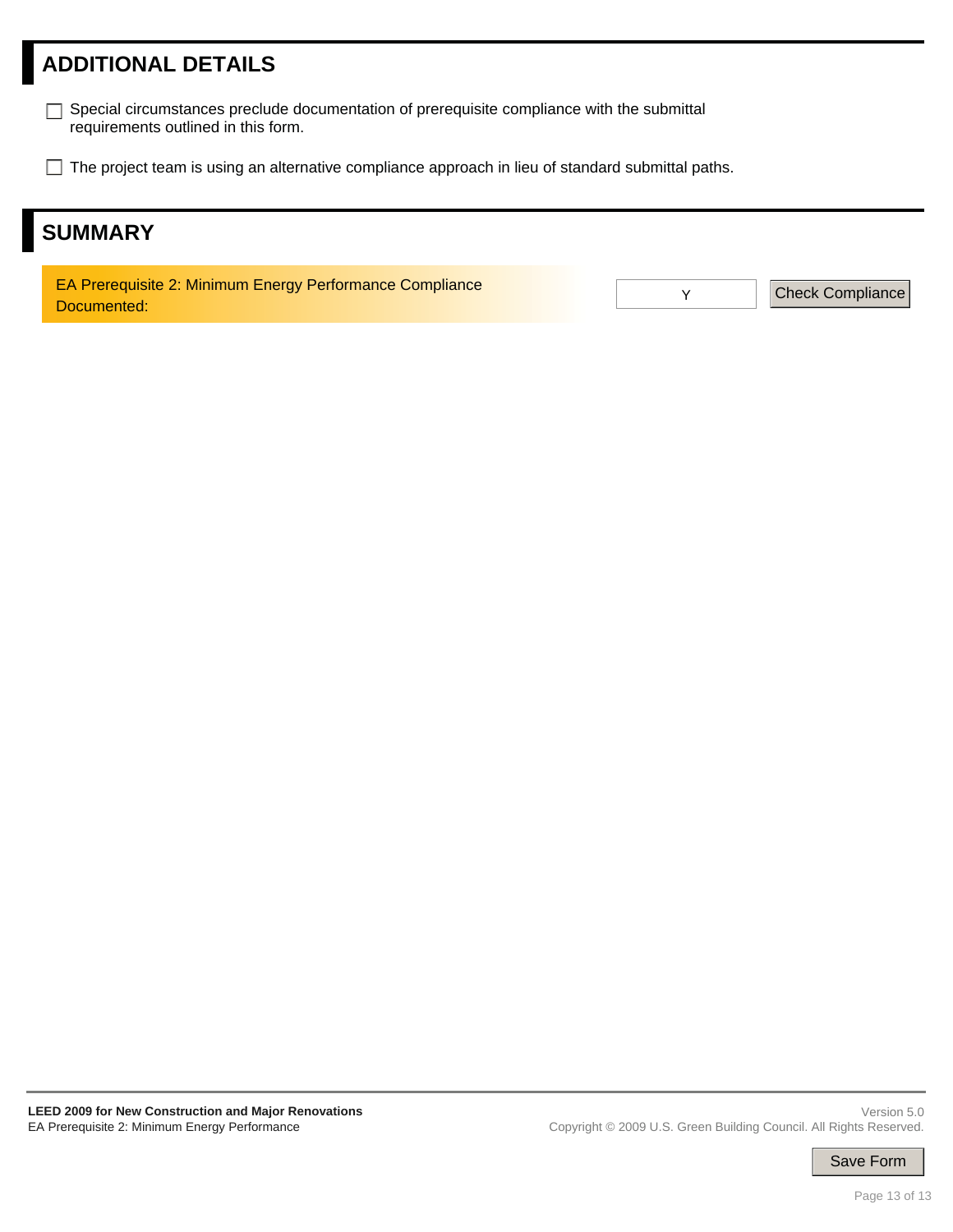

# **LEED 2009 for New Construction and Major Renovations**

**EA CREDIT 2: ON-SITE RENEWABLE ENERGY**

Project # 1000038123 Jacobs Hall

*All fields and uploads are required unless otherwise noted.*

## **THRESHOLD ATTEMPTED**

Points Attempted: 8 13% Renewable Energy

## **ALL OPTIONS**

 *Note: Compliance path selection is linked to EA Prerequisite 2 and must be consistent across credits.* 

#### Select a compliance path:

- *C* Option 1. Whole Building Energy Simulation. The project team will document improvement in the proposed building performance rating as compared to the baseline building performance rating per ASHRAE/ IESNA Standard 90.1-2007 or California Title 24-2005 Part 6.
- **Option 2. Prescriptive Compliance Path. ASHRAE Advanced Energy Design Guide.** The project team will document compliance with the ASHRAE Advanced Energy Design Guide.
- **Option 3. Prescriptive Compliance Path. Advanced Buildings Core Performance Guide.** The project team will document compliance with the Advanced Buildings™ Core Performance™ Guide.

*The content highlighted in yellow above is linked to EAp2, EAc1 & EAc6.*

Describe the on-site renewable energy production system(s).

The on-site renewable energy system at Jacobs Hall is a Bifacial PV Array (285 Modules) mounted on the building's roof. The system is made up of a combination of TrinaSolar (http://www.trinasolar.com/us/product/PC05.html) and Sunpreme (http://www.sunpreme.com/gxbseries/) modules.

## **OPTION 1. WHOLE BUILDING ENERGY SIMULATION**

*Note: Annual energy cost information below (highlighted in yellow) is linked to EA Prerequisite 2 and read-only. To edit this information, see EA Prerequisite 2.*

**Table L-1.** Renewable Energy Source Summary

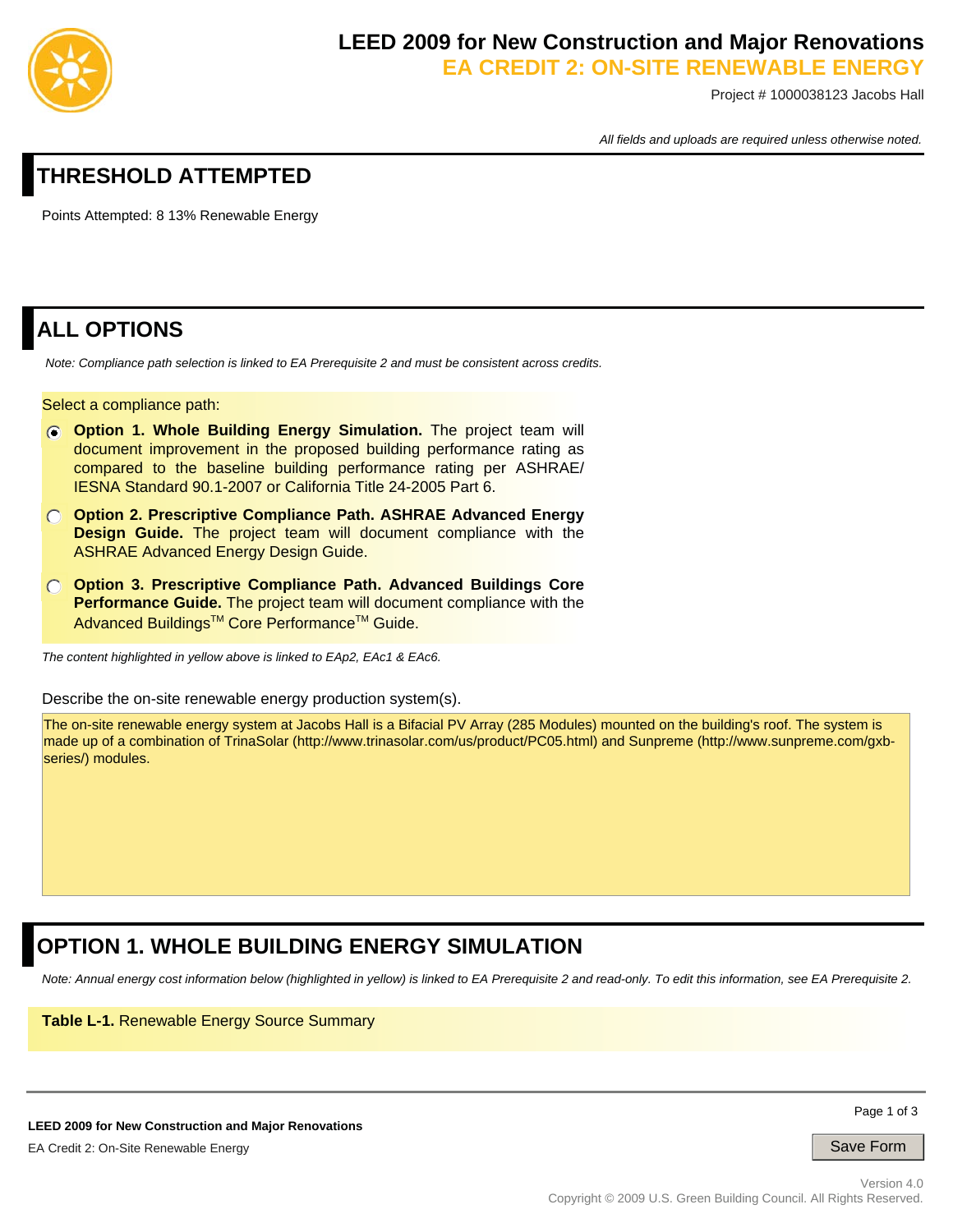| Renewable<br>Energy<br>Source                 | Renewable<br><b>Energy Source</b><br>Allocation | Renewable<br><b>Systems</b><br>Owner | <b>Energy Type</b> | Rated<br>Capacity | Annual<br>Energy<br>Generated | <b>Units</b> | Annual<br>Energy<br>$Cost($ \$) |
|-----------------------------------------------|-------------------------------------------------|--------------------------------------|--------------------|-------------------|-------------------------------|--------------|---------------------------------|
| <b>PV System</b>                              | On-Site only                                    | Building Owner                       | Electricity        | 74                | 120,873 kWh                   |              | 12,894                          |
| Total annual renewable energy generated (kWh) |                                                 |                                      |                    |                   |                               |              | 120,873                         |
| Total annual renewable energy cost (\$)       |                                                 |                                      |                    |                   |                               |              | 12,894                          |

*The content highlighted in yellow above is linked to EAp2.*

#### **Signatory EAc2-1.**

The environmental attributes associated with the project building's on-site renewable energy have not been sold, and will be retained or retired for as long as the building remains LEED certified. If renewable energy certificates (RECs) are sold, then RECs equal to 100% of the system's annual rated energy output each year will be purchased from another Green-e eligible source.

Select one of the following:

| <b>Signature.</b> Provide a digital signature affirming the OR<br>signatory statement in gray directly above. | $\odot$ | Upload EAc2-S1. Provide a document with the<br>signatory statement, copied directly from the form,<br>signed and dated on letterhead. |        |  |
|---------------------------------------------------------------------------------------------------------------|---------|---------------------------------------------------------------------------------------------------------------------------------------|--------|--|
|                                                                                                               |         | Upload                                                                                                                                | Files: |  |
| Total building energy cost:                                                                                   |         | \$<br>41,684.94                                                                                                                       |        |  |
| The content highlighted in yellow above is linked to EAp2.                                                    |         |                                                                                                                                       |        |  |
| Percent renewable energy: (by cost)                                                                           |         | $30.93\%$                                                                                                                             |        |  |

*Under EAc2, this must be 1% or greater to achieve 1 point, 3% or greater to achieve 2 points, 5% or greater to achieve 3 points, 7% or greater to achieve 4 points, 9% or greater to achieve 5 points, 11% or greater to achieve 6 points, 13% or greater to achieve 7 points, and 15% or greater to achieve exemplary performance.*

#### **Signatory EAc2-3.**

The renewable energy system(s) declared in the Renewable Energy Source Summary table will be installed by substantial completion of construction.

Select one of the following:

| signatory statement in gray directly above. |  | <b>Signature.</b> Provide a digital signature affirming the $\overline{OR}$ (Upload EAc2-S3. Provide a document with the<br>signatory statement, copied directly from the form,<br>signed and dated on letterhead. |
|---------------------------------------------|--|--------------------------------------------------------------------------------------------------------------------------------------------------------------------------------------------------------------------|
|                                             |  | Upload<br>Files:                                                                                                                                                                                                   |